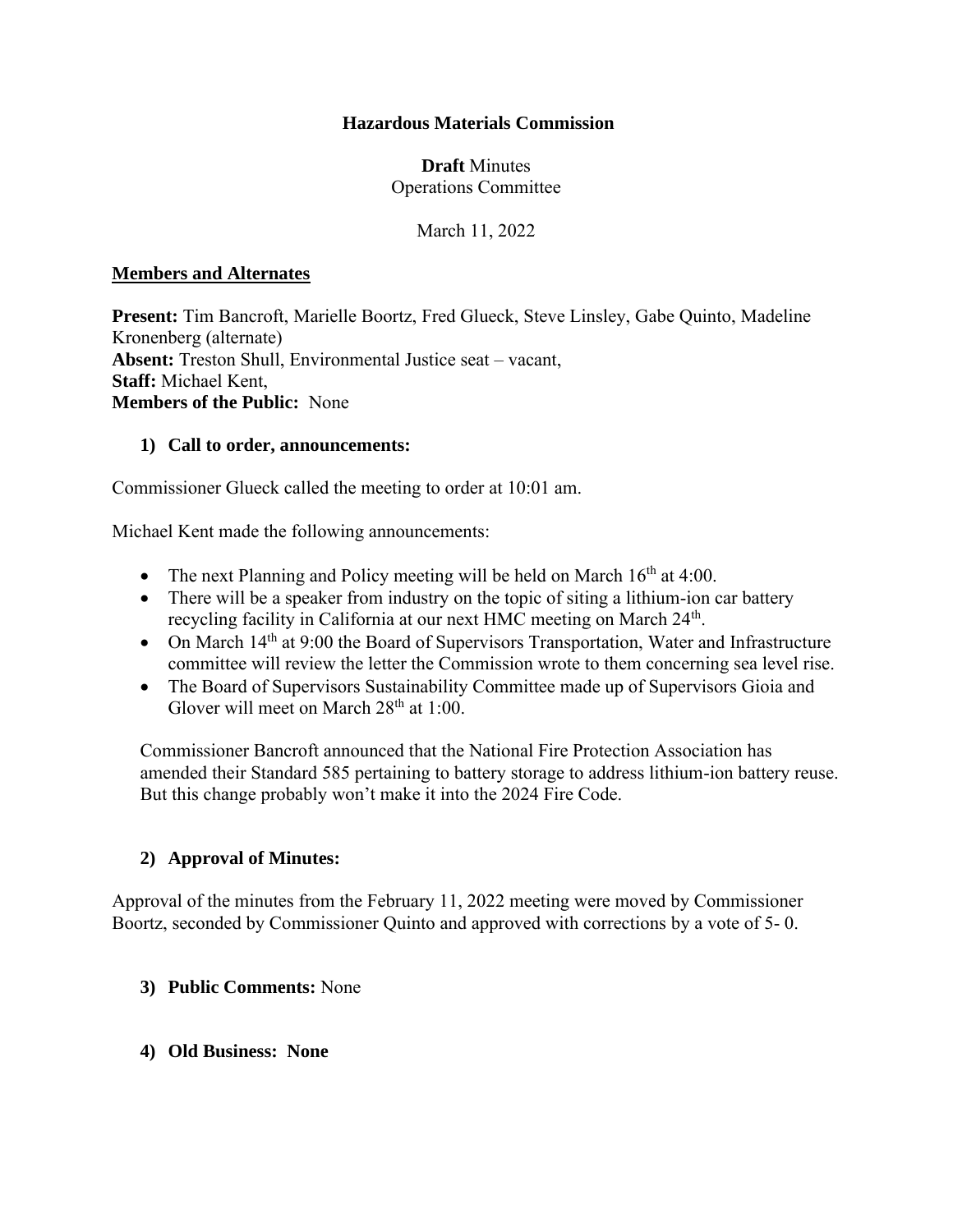# **5) New Business:**

# **a) Develop recruitment process for the Environmental Justice seat**

The committee reviewed the possible timeline for recruiting for the EJ seat and decided they would keep the recruitment period open until May 31<sup>st</sup> and then interview qualified candidates at the Operations committee meeting on June 10, 2022.

The committee then reviewed the flyer and added the word layperson to the description of a qualified candidate to make the description match the wording in the Commission's by-laws.

The committee agreed the flyer should be sent to the same places that the General Public Alternate seat flyer was sent, and added the following places to send the flyer to as well:

- County libraries
- Municipal Advisory Councils
- Richmond Coordinating Council
- The Air District AB 617 coordinating council
- Promotores and Health promoters at La Clinica and Lifelong medical clinics
- Cities and the Mayors Conference
- CBE
- Sunflower Alliance
- Contra Costa Climate Interfaith Council
- 350 Contra Costa
- Sierra Club
- Crockett Improvement Association
- Richmond Shoreline Alliance
- Labor groups
- Howard Adams
- North Richmond Living Levee workgroup
- Senior Centers
- Bay Point Coordinating Council
- Northern Waterfront Economic Development Initiative contact list
- Housing Advocates
- Healthy Richmond
- b) Develop schedule for conducting Commission meetings with County Supervisors

The committee reviewed the order of Supervisors visits from last year, and discussed the priorities for meeting with Supervisors this year. They determined that because the letter on sea level rise is soon going to be reviewed by Supervisor Burgis in the TWIC committee, and that they just met with the other member of TWIC, Supervisor Andersen, in the fall, that they should next meet with Supervisor Burgis. They directed staff to set up an interview.